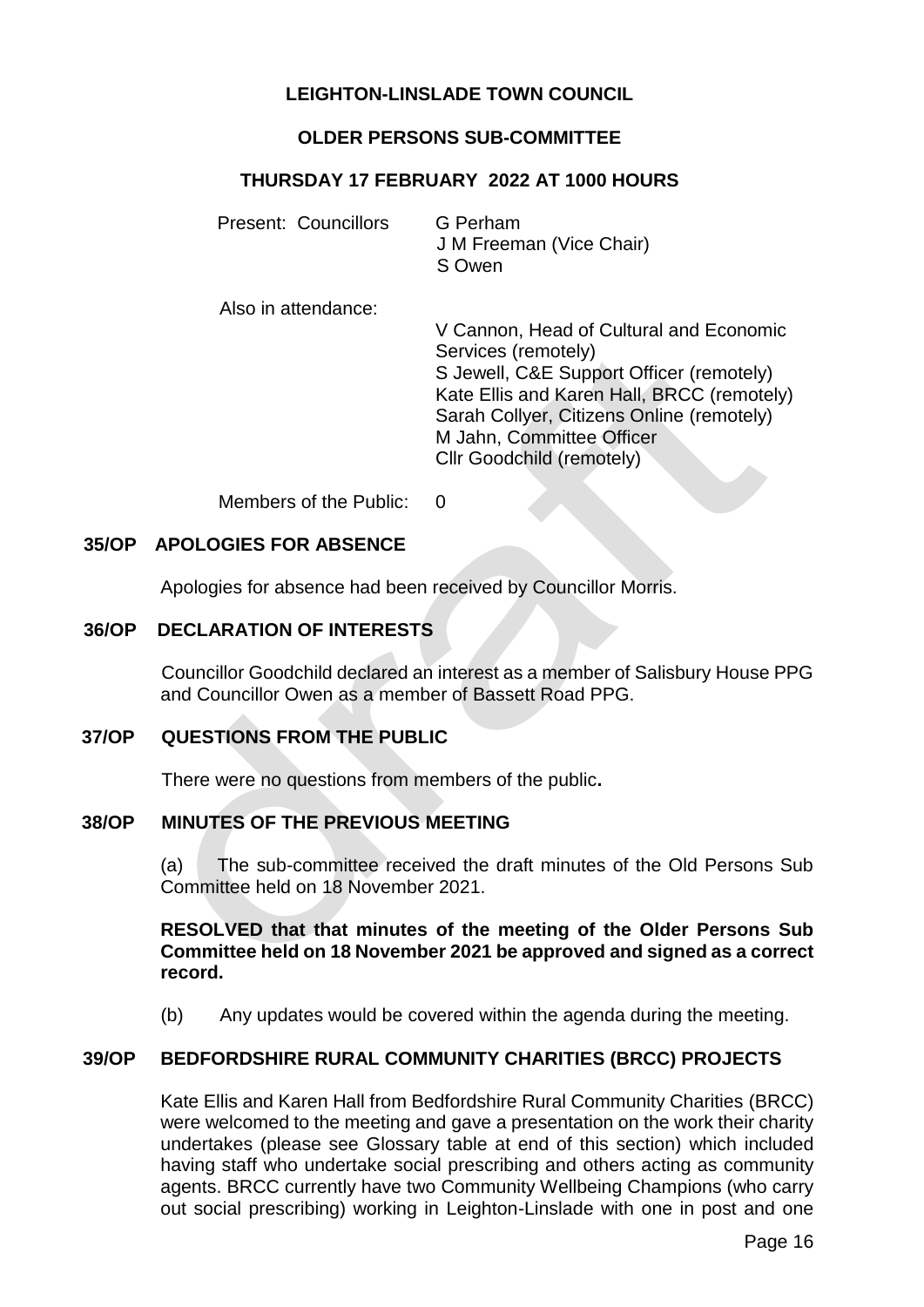j.

post currently vacant.

BRCC's social prescribing involves offering person centred advice and agreeing achievable goals for their clients in response to the reason for a social prescribing referral. They provide non-medical referrals to organisations and groups after identifying what type of service would be needed. These services could include coffee mornings, knitting groups, digital support, active lifestyles, food banks, MIND, debt services or over 50's clubs.

Face to face, on-line or telephone appointments could be offered to provide advice, increase independence and help with mental and physical wellbeing.

Concerns were raised that some older people would not have access to on-line devices and how would BRCC identify them and help them to access services. It was confirmed BRCC advertise in magazines and newsletters and could provide a device for an older person if they required one and wanted to learn how to use them. It was suggested that leaflets could be held at the Town Council or any other public building which would give a telephone number for older people to be able to make the initial contact.

A question was raised asking whether this Committee would be able to sponsor a Community Agent in some capacity for the Leighton-Linslade area. BRCC would recruit and carry out the appropriate checks and training. Members agreed to explore the idea and hoped more discussions would take place on this matter.

Kate Ellis and Karen Hall were thanked for attending the meeting and providing an informative presentation on the work carried out by BRCC. It was hoped they would return to a future meeting with a further update on their work.

| Glossary                 |                               |                            |  |  |  |  |
|--------------------------|-------------------------------|----------------------------|--|--|--|--|
| <b>Title/Role</b>        | <b>Specifics</b>              | <b>Notes</b>               |  |  |  |  |
|                          |                               |                            |  |  |  |  |
| <b>Community &amp;</b>   | The BRCC team Kate Ellis      | All these roles come under |  |  |  |  |
| <b>Wellbeing Team</b>    | heads up                      | this team.                 |  |  |  |  |
| <b>Community</b>         | Carry out social prescribing  | 2 roles exist in Leighton- |  |  |  |  |
| Wellbeing                | from doctors surgeries.       | Linslade.                  |  |  |  |  |
| <b>Champion</b>          | weblink                       | Karen Hall is one of the   |  |  |  |  |
|                          |                               | Champions.                 |  |  |  |  |
| <b>Village/Community</b> | Offer support to people       | Community agents exist in  |  |  |  |  |
| Agent                    | (face-to-face or phone)       | Biggleswade, Potton,       |  |  |  |  |
|                          | about anything from           | Bedford Borough & Ivan,    |  |  |  |  |
|                          | benefits and blue badge       | but Leighton-Linslade do   |  |  |  |  |
|                          | forms to support groups       | not currently have one.    |  |  |  |  |
|                          | and health advice.            |                            |  |  |  |  |
|                          | weblink                       |                            |  |  |  |  |
| <b>Good Neighbour</b>    | The scheme (group) in our     | Not all schemes go by the  |  |  |  |  |
| <b>Scheme</b>            | town is called Leighton-      | name of 'Good Neighbour'   |  |  |  |  |
|                          | <b>Linslade Helping Hands</b> | but they all carry out the |  |  |  |  |
|                          | weblink - LLHH                | same befriending/support.  |  |  |  |  |
|                          | weblink - BRCC GNS            |                            |  |  |  |  |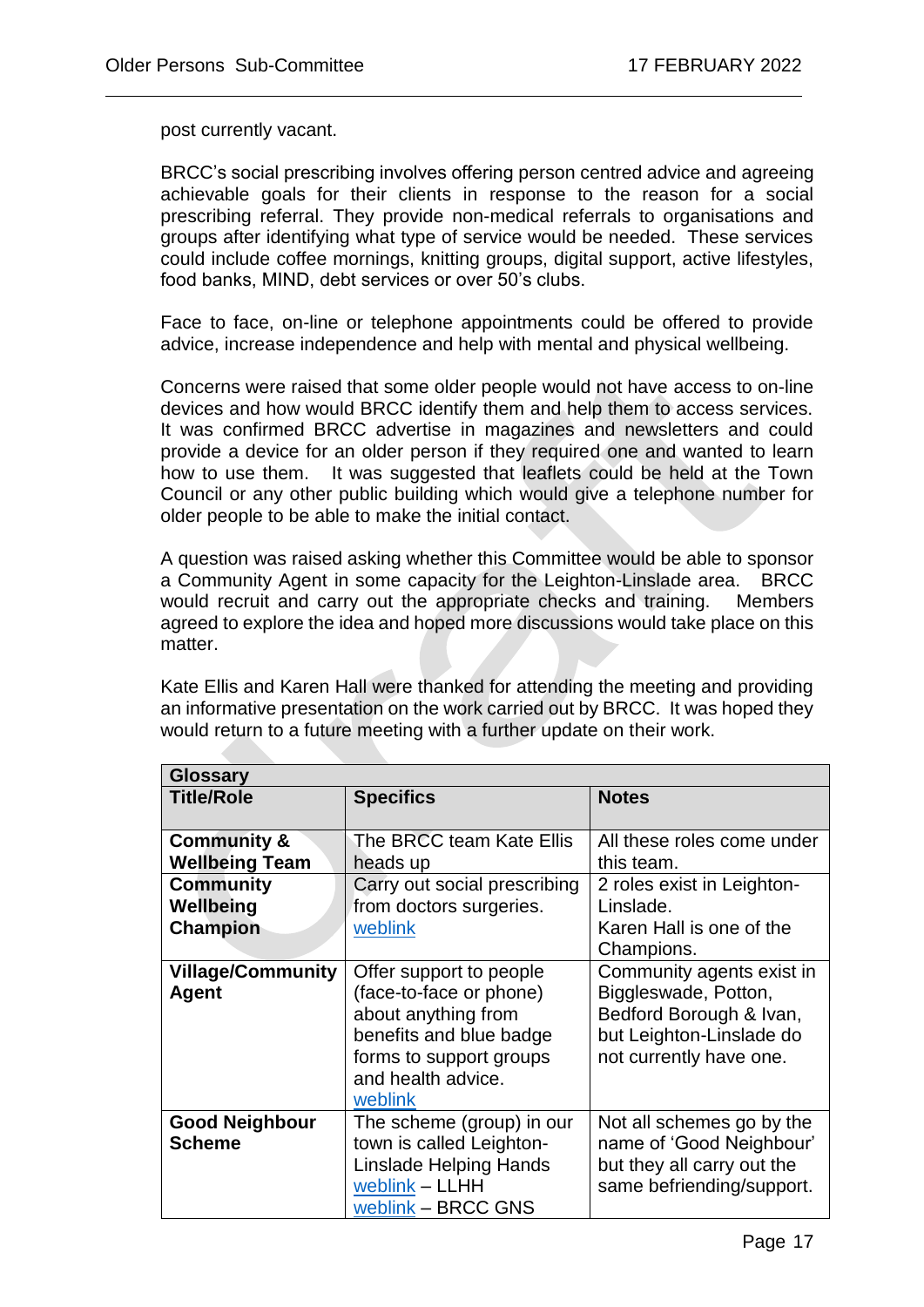j.

| Wellbeing<br><b>Directory</b> | Directory of activities and<br>events people can search<br>I for covering Bedfordshire<br>weblink | LLTC currently promote<br>this directory on the 55up<br>webpage. |
|-------------------------------|---------------------------------------------------------------------------------------------------|------------------------------------------------------------------|
|-------------------------------|---------------------------------------------------------------------------------------------------|------------------------------------------------------------------|

## **40/OP 55UP TECHNOLOGY HELPLINE UPDATE**

Sarah Collyer, Citizens Online was welcomed to the meeting and gave an update on the project Technology Helpline Scheme. She confirmed there were plans to promote the Helpline further in BeeLocal, Age UK Bedfordshire, the Yellow Booklet and Bassett Road Surgery Newsletter. One Digital Champion was ready to go and a further two were being trained at Greenfields and a potential Champion at the Chatty Café at TACTIC. Sessions were being held at Greenfields, Chatty Café, Friday Club, Singing Café and Bassett Road Surgery. It was hoped to have 8 trained and live by the end of May.

Take up had been limited at present by older people via the Helpline but it was hoped this would increase now that the COVID pandemic had eased. A suggestion was made that a short video could be made to show what was on offer and publicised on social media and hopefully friends, neighbours and family members would see what was available and help their older friends or relatives access the service. It was agreed that community associations, the post office, dental surgeries and help from Central Bedfordshire Council could be utilised to publicise the Helpline. Using applications for Bus Passes to include information about the Helpline could be a way to achieve this.

Sarah Collyer was thanked for attending the meeting and giving the Committee an update on the Technology Helpline.

# **41/OP PROJECT BUDGET**

The sub-committee received an update on the allocated budget spend and that some money was still available for allocation. After discussion members agreed this money might be used to sponsor a Community Agent for Leighton Buzzard. More detailed information and scrutiny would be needed on what this entailed. As the budget year would end before the next meeting in May it was suggested the remaining budget could be ringfenced to enable options to be explored.

**RESOLVED to research project ideas for discussion at the next meeting and the remaining budget ringfenced for next year.** 

#### **42/OP PROJECT UPDATES**

The Sub-Committee received updates on the progress of the Older Persons Project and how organisations/groups were moving forward.

 In round 2 three grant applications had been received all being eligible under the criteria. The total requests exceeded the remaining grant funds and options were discussed on how this could be addressed. After discussions members agreed to utilise unallocated project funds to cover the requests